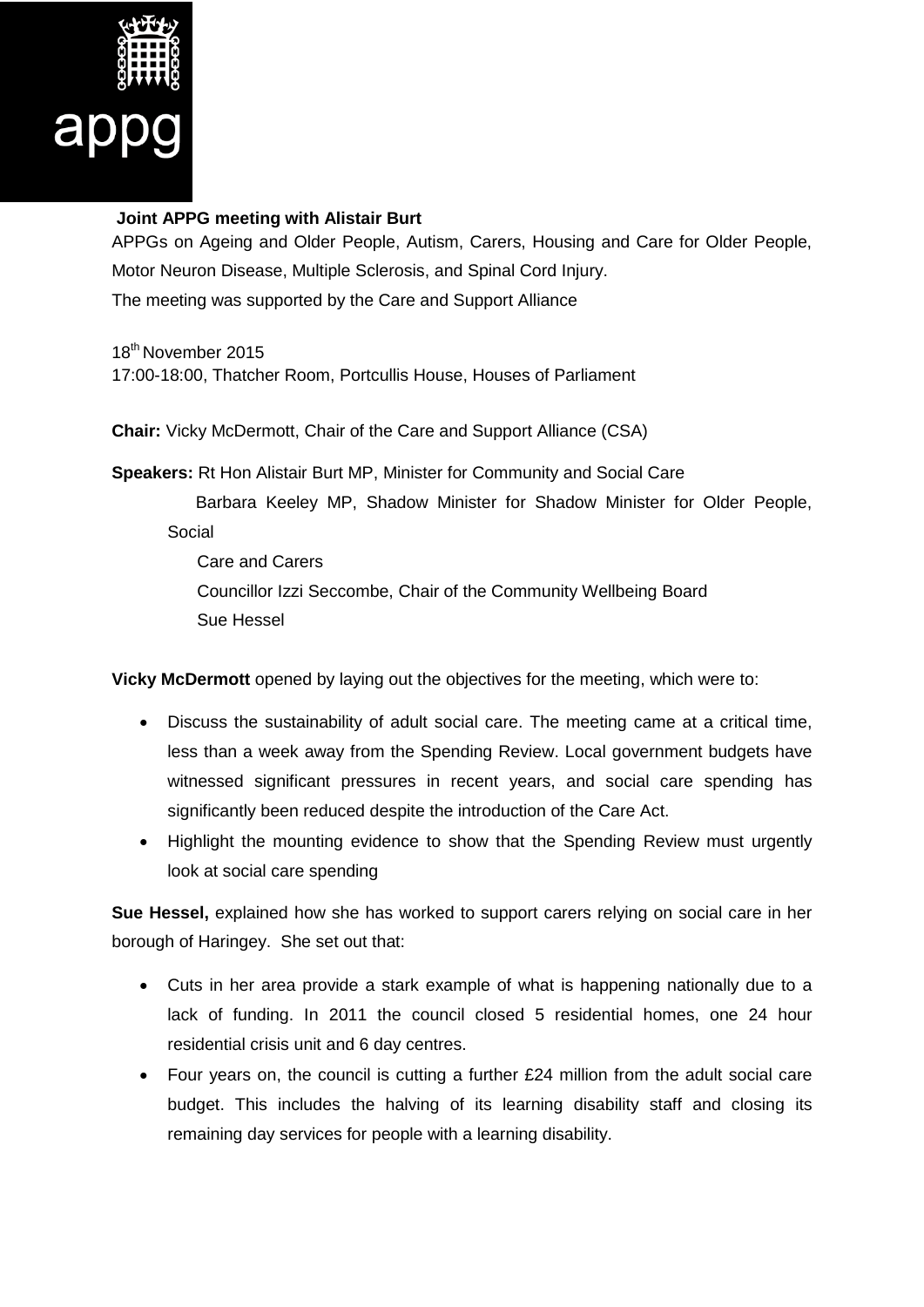

- Sue, went on to tell 'Charlottes' story' as an example of what happens as a result of chronic social care underfunding.
- Charlotte's story:
- Charlotte went to the day centre that was closed in 2011. The loss for her was devastating. She went from seeing her friends and being supported by staff she knew, and undertaking activities she wanted to take part in for 4 full days a week, to 4 hours a week.
- Lack of a safe recreational environment outside the home has meant that Charlotte often wanders the high street, leaving her vulnerable to risk of exploitation.
- Charlotte's older parents, will soon not able to offer any of the support she needs. Sue is worried that her needs will become more complex, which may mean that it will be the NHS who will then pick up the tab

## **Councillor Izzi Seccombe,** *Chair of the Community Wellbeing Board* set out:

- There rarely a day goes by without reference to adult social care at a national level
- This is particularly true during winter as we see so many stories regarding delayed discharge that are attributed to social care
- The Spending Review is so crucial for the future of adult social care
- There will be greater pressures which suggests that the funding gap is set to continue to grow by at least £700 million a year. Cllr Seccombe stressed that was a minimum figure as it didn't take into account the full costs of the national living wage
- Concerns over capacity pressures in the adult social care workforce. The demand for support is increasing while the profile, pay and status of those working in care all remain low.

## *How can we turn this around?*

- Cllr Seccombe argued that the Government needs to:
	- $\circ$  close the existing funding gap in the system,
	- o monitor and fund in full all identified pressures and burdens,
	- o introduce multiyear financial settlements to allow proper planning for service transformation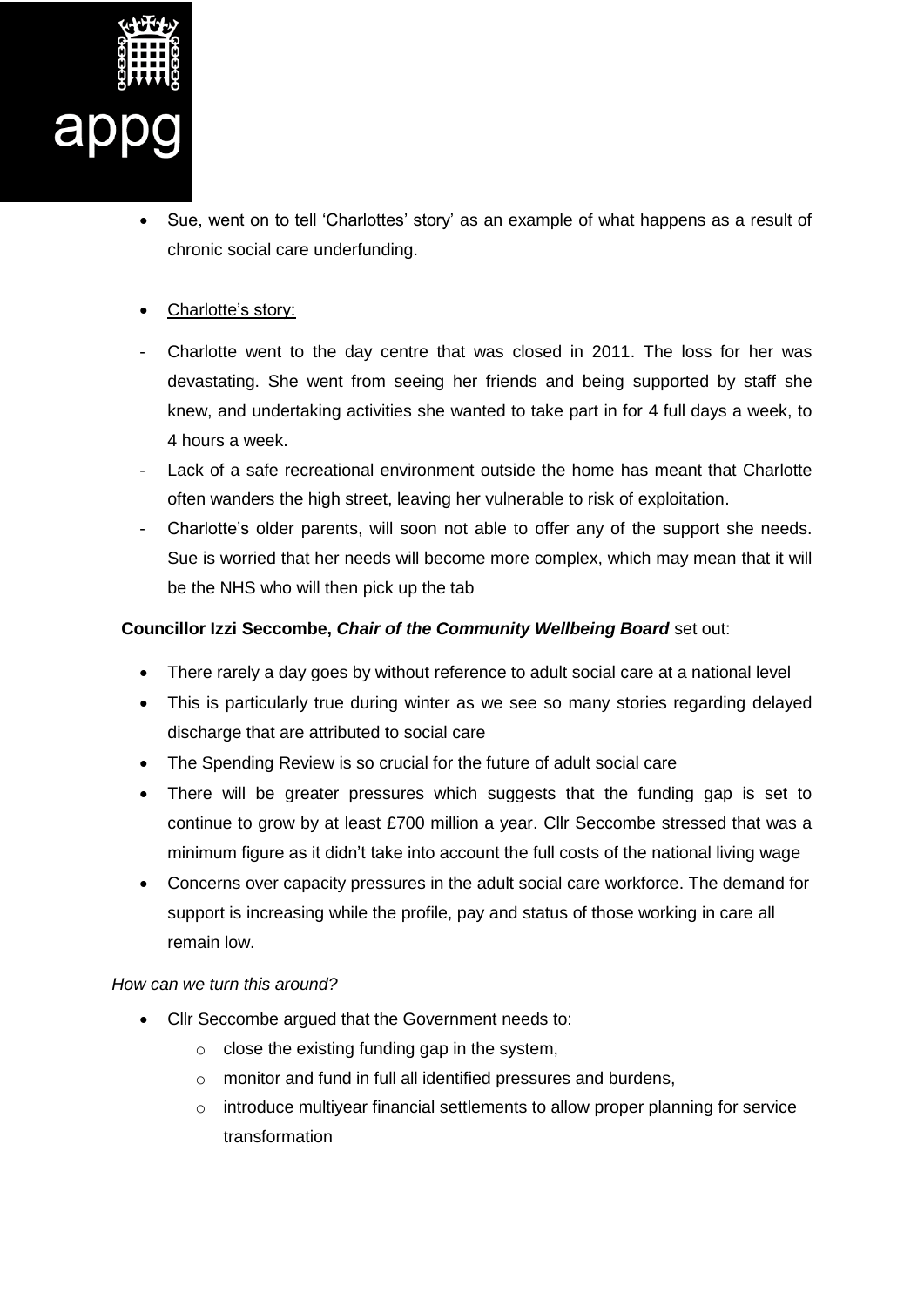

## **Barbara Keeley MP, Shadow Minister for Older People, Social Care and Carers** noted that:

- The Care and Support Alliance have sent an open letter to the Prime Minister ahead of the Spending Review
- It is not an exaggeration to say that the care system is in crisis, as currently a figure of £4.6 billion has been cut from adult social care budgets
- A recent Age UK report stated that more than a million older people now have an unmet social care need, and that's up from 800,000 since 2010
- Providers are also facing financial difficulty, which will only be exacerbated with the financial pressures of the national living wage
- The residential care sector also faces the further pressure of declining funding and greater demand for care services
- We need both short and long term solutions for social care to help us deal with the immediate pressures
- The Barker commission have reiterated their call for a new settlement for social care, as they are alarmed at how much the social care situation has worsened

**Rt. Hon Alistair Burt MP, Minister for Community and Social Care** closed the discussions by: Setting out that there are a whole range of Government services which are under pressure because of the current economic situation

- Stating that it was the Government's job to provide the resources and everyone's job to ensure we are doing everything we possibly can with them
- Highlighting that the Care Act has been a good step forward. 99% of councils were confident they could deliver the changes stated in the Care Act, 85% of which already have a plan to implement those changes.
- Highlighting the difference in local council practises, he explained that you could find two councils close to each other and find one is handling their duties very well and others are doing poorly. This means we need to work hard to raise the standards for all.